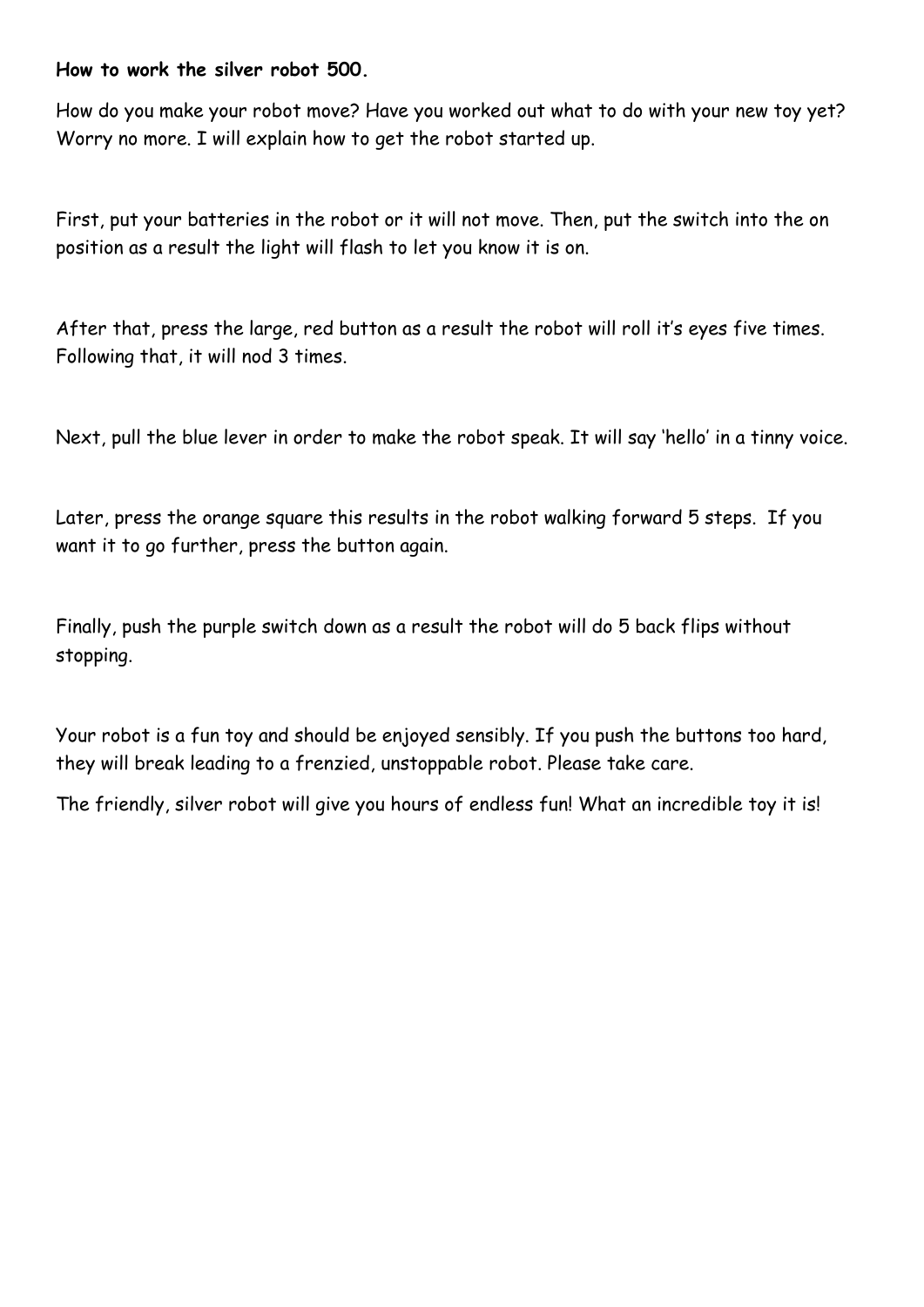## **The 'Tidy Your Bedroom' machine**

Does your bedroom look as if a gorilla has been on the rampage? Has keeping your room tidy become an issue? If so, you could use a 'Tidy Your Bedroom' machine to keep your parents happy. But how does it actually work?

First, take your machine into the bedroom and place it on the floor. It is quite easy to carry because it is made of a light metal so that children can easily use it.

After that, it is important to start the machine. Pull down the red handle and release it this causes the spring to bend. When you release the handle, the spring shoots up. The power from this pushes the machine into life as a result the machine will grab clothes, close doors and even sweep the floor.

Once the spring is set off again, the extra power will allow the machine to polish any surfaces.

After this, press the green button consequently a metallic 'grabber-arm' will shoot out and pick up books, old pieces of clothing and toys. The arm is extendable because it may need to reach under the bed for lost socks.

However, the machine will need careful programming because it cannot think for itself and therefore the results can be disastrous.

What a wonderful invention the The 'Tidy your bedroom' machine is! It will save you time, make your life easier and get your parents off your back. Life will be a dream once you use the 'Tidy you bedroom' machine. Hurry, Get one today!